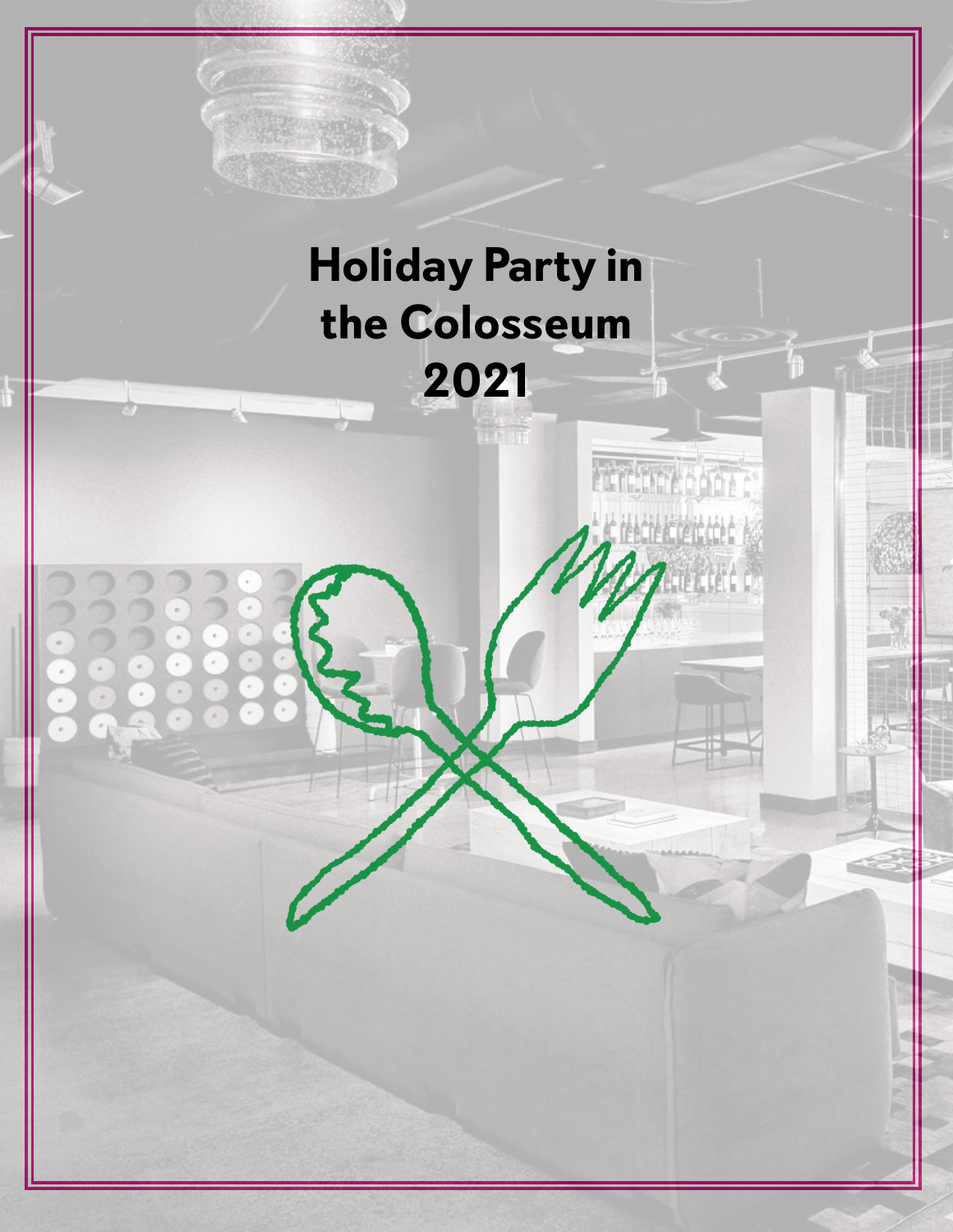# **Holiday Reception Package**

\$55 per person for up to 50

## Antipasta Display

prosciutto, salami, italian cheese, grilled vegetables, marinated bean salad, olives, crackers

#### Caprese Skewers

fresh mozzarella, cherry tomato basil, balsamic, olive oil

### Shrimp Cocktail

jumbo shrimp, house-made spicy cocktail sauce

## Margarita Flatbread

marinara, fresh mozzarella, roma tomatoes, basil, garlic oil

#### Chicken Skewers

thai spiced chicken, peanut sauce

Mushroom Crostini mushroom duxelle. fontina

Pulled Pork Sliders potato bun, bbq pulled pork, classic slaw

## Add on Dessert Displays for \$3 per person